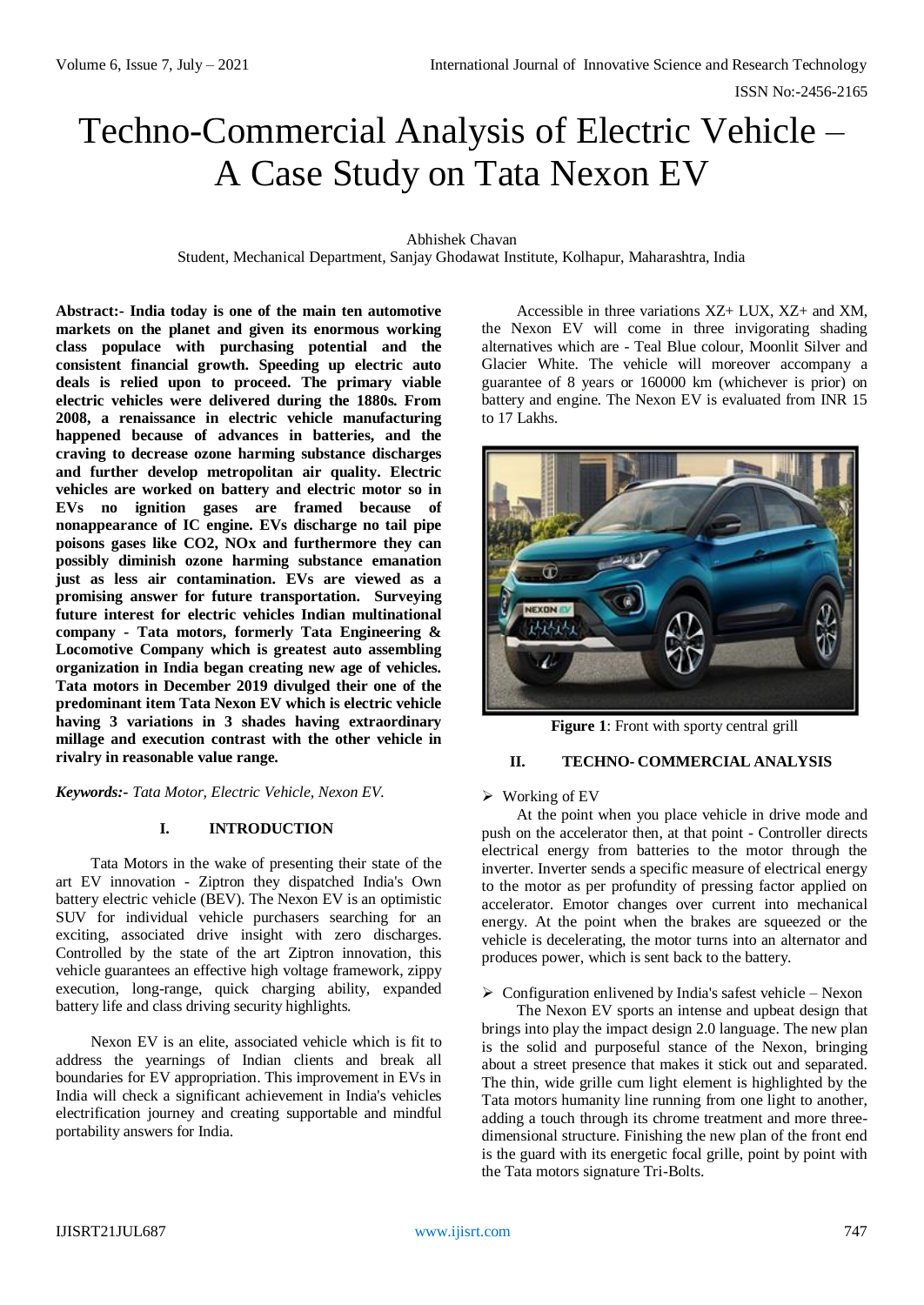

**Figure 2:** Front with sporty central grill

Within, the Nexon EV cabin accompanies current plan, spacious interiors, and premium sound administration to convey an agreeable peaceful drive. The vehicle additionally accompanies a 7 inch Harman infotainment system offering first rate availability and unequalled acoustics. It additionally upholds Android Auto and Apple Carplay.



**Figure 3**: Interior of Tata Nexon EV

Nexon has 2 drive modes sport mode and drive mode. There are programmed gears and stuff switch having 4 modes neutral (N), park mode (P), drive mode (D) and reverse mode(R). Nexon EV is outfitted with an incredible and high efficiency 129 PS perpetual magnet AC motor controlled by a high capacity 30.2 kWh lithium-ion battery. The engine of Nexon generates 245 Nm of instant torque from a standstill. This assists Nexon EV with speeding up from 0 to 100 kmph in 9.9 seconds. The EV accompanies a best-in-industry dust and water verification battery pack which satisfies IP67 guidelines. This high-density battery pack is fluid cooled to dominate in Indian conditions. The battery pack is set under the vehicle body, giving the SUV a centre of gravity more much the same as that of a car or a hatchback, guaranteeing greatest security and fantastic unique execution on winding streets. Force goes ahead quickly and direct in drive mode which make it pleasurable to drive in city condition. In sport mode that think get intrigued on the grounds that there is 40% more useable torque. It uses savvy drive tech include

regenerative slowing down to charge the battery while drifting, Slope Climb and Plummet Help to make driving on inclines more advantageous with Creep highlight permits client to handle blocked city traffic without exhaustion.



**Figure 4**: Nexon EV engine & Ziptron technology

 $\triangleright$  About range and charging obstructions

Nexon EV conveys uneasiness free long range of more than 300 kms on a solitary accuse of zero outflows. When connected to a Quick DC Charger, the Nexon EV charges 80% battery limit inside an hour. Likewise, the Nexon EV can be charged from any 15 amp plug point and it charges 10% to 90% in 8.5hr.

#### > Zconnect

Nexon EV offers 35 mobile application based associated highlights, going from far off orders, vehicle following, driving conduct investigation, route and far off diagnostics. The ZConnect Application empowers proprietors to find the close by charging focuses, TML administration stations, set-up speed alarms, track vehicle location and a lot more highlights.



**Figure 5**: Zconnect app features

#### > India's Safest Car promise

The Nexon EV holds every one of its learnings from the Nexon Global NCAP rating and accompanies class leading safety features. Demonstrating its unwavering quality, the

#### IJISRT21JUL687 [www.ijisrt.com](http://www.ijisrt.com/) 748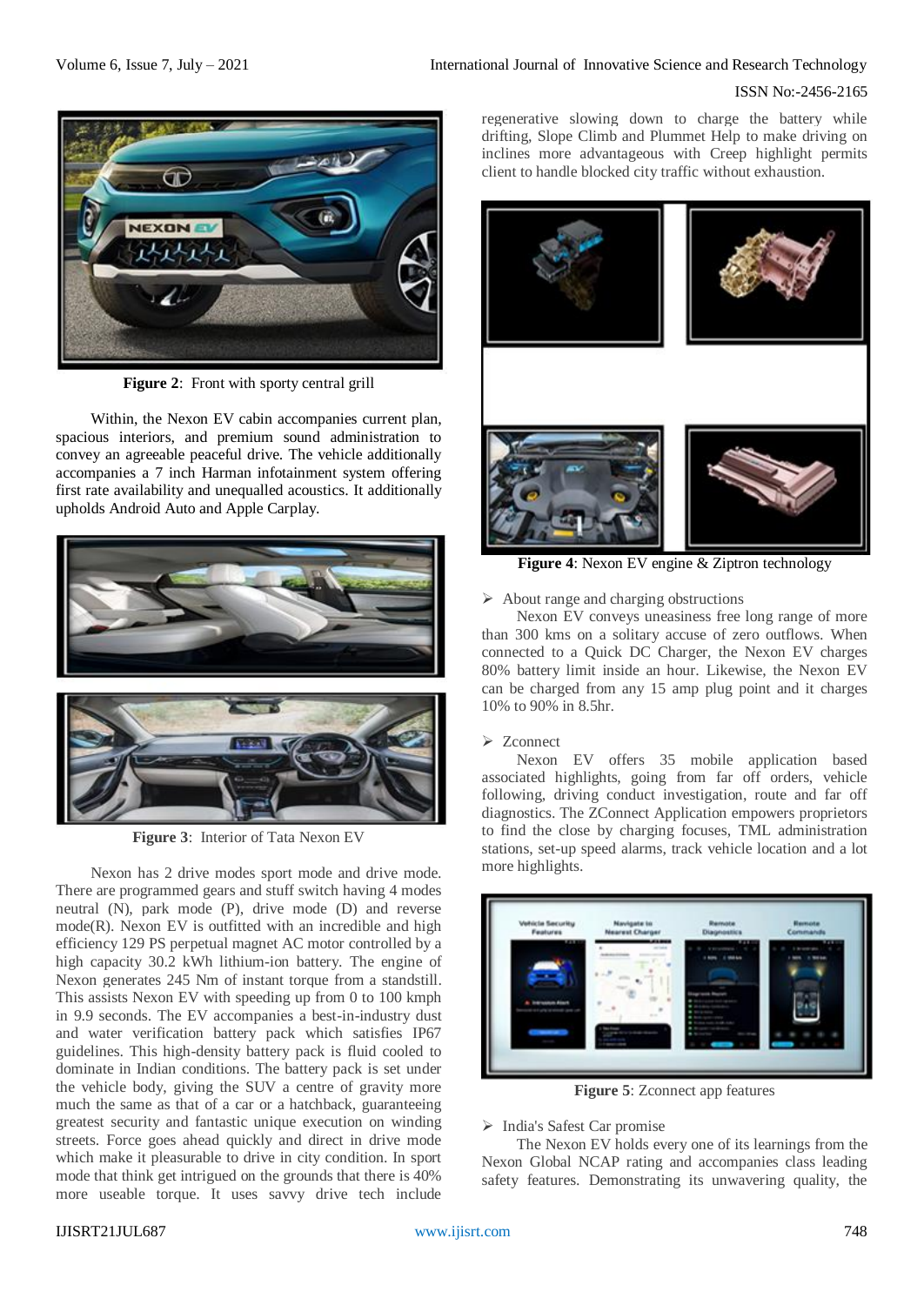vehicle has been thoroughly tried across 1 million kms across the hardest territories in India, covering high elevations, unpaved streets, and steep inclinations and under outrageous climate conditions. Gives security highlight like Driver and Co-driver airbags, ABS with EBD and CSC, Driver safety belt, load limiters and crash-locking tongue, Kid - wellbeing back entryway locks, Follow-me-home headlamps, ISOFIX jetty focuses for youngster seat, Front mist lights, Back defogger, Camera based opposite park help with dynamic aide ways.



**Figure 6**: Safety features of Tata Nexon EV

- $\triangleright$  Analysis of Nexon EV
- 1. Technical specifications

| No. | Category                 | <b>Specifications</b>         |
|-----|--------------------------|-------------------------------|
| 1.  | Fuel type                | Electric                      |
| 2.  | Max power                | 127bhp                        |
| 3.  | Max torque               | 245nm                         |
| 4.  | Seating capacity         | 5                             |
| 5.  | <b>Transmission Type</b> | automatic                     |
| 6.  | LI-ion battery capacity  | 30.2KWH                       |
| 7.  | Charging time            | 60min (0-80%)                 |
| 8.  | Motor power              | 130.7 bhp                     |
|     |                          |                               |
| 9.  | Motor type               | 3 phase permanent             |
|     |                          | magnet                        |
| 10. | Front suspension         | <b>Independent MacPherson</b> |
|     |                          | strut with coil spring        |
| 11. | Rear suspension          | Twist beam with dual          |
|     |                          | path strut                    |
| 12. | Steering gear type       | Rack & Pinion                 |
| 13. | Turning radius           | 5.1 <sub>m</sub>              |
| 14. | Front brake type         | Disc                          |
| 15. | Rear brake type          | Drum                          |
| 16. | Length of car            | 3993mm                        |
| 17. | Width of car             | 1811mm                        |
| 18. | Height                   | 1606mm                        |
| 19. | Boot space               | 350liters                     |
| 20. | Weight                   | 1400 <sub>kg</sub>            |

**Table 1**: Technical analysis of Tata Nexon

## 2. Commercial analysis

| No | Category               | <b>Specifications</b>    |
|----|------------------------|--------------------------|
| 1. | Ex showroom price      | Rs. 14.991akh            |
| 2. | $RTO$ Road tax + Other | Rs. 10650                |
| 3. | Insurance              | Rs. 77425                |
| 4. | On road price in Pune  | Rs. 15.871akh            |
| 5. | Token amount           | Rs. 21000                |
| 6. | Dealers                | 71 all over India        |
| 8. | Availability           | 3 variant & 3 colour     |
| 9. | Loan (By SBI)          | Interest rate 7.50% p.a. |
|    |                        | Repayment period – min   |
|    |                        | 3 year & max 8 years     |

**Table 1**: Commercial analysis of Nexon EV

# **III. RESULTS AND DISCUSSION**

First In electric vehicle power source is from battery pack and an invertor changes over dc capacity to 3 stage ac this turns induction motor which turns drive wheel. The power and torque of EVs are handily controlled contrast with IC engine because of nonappearance of gear box unit. The next positive effect of the missing transmission and the general idea of the electric unit is its instant torque, offering greatest force from the steady position, while a combustion engine can just accomplish this at high velocity. The force conveyance is amazingly smooth and reachable at any snapshot of the drive, making it a security component if there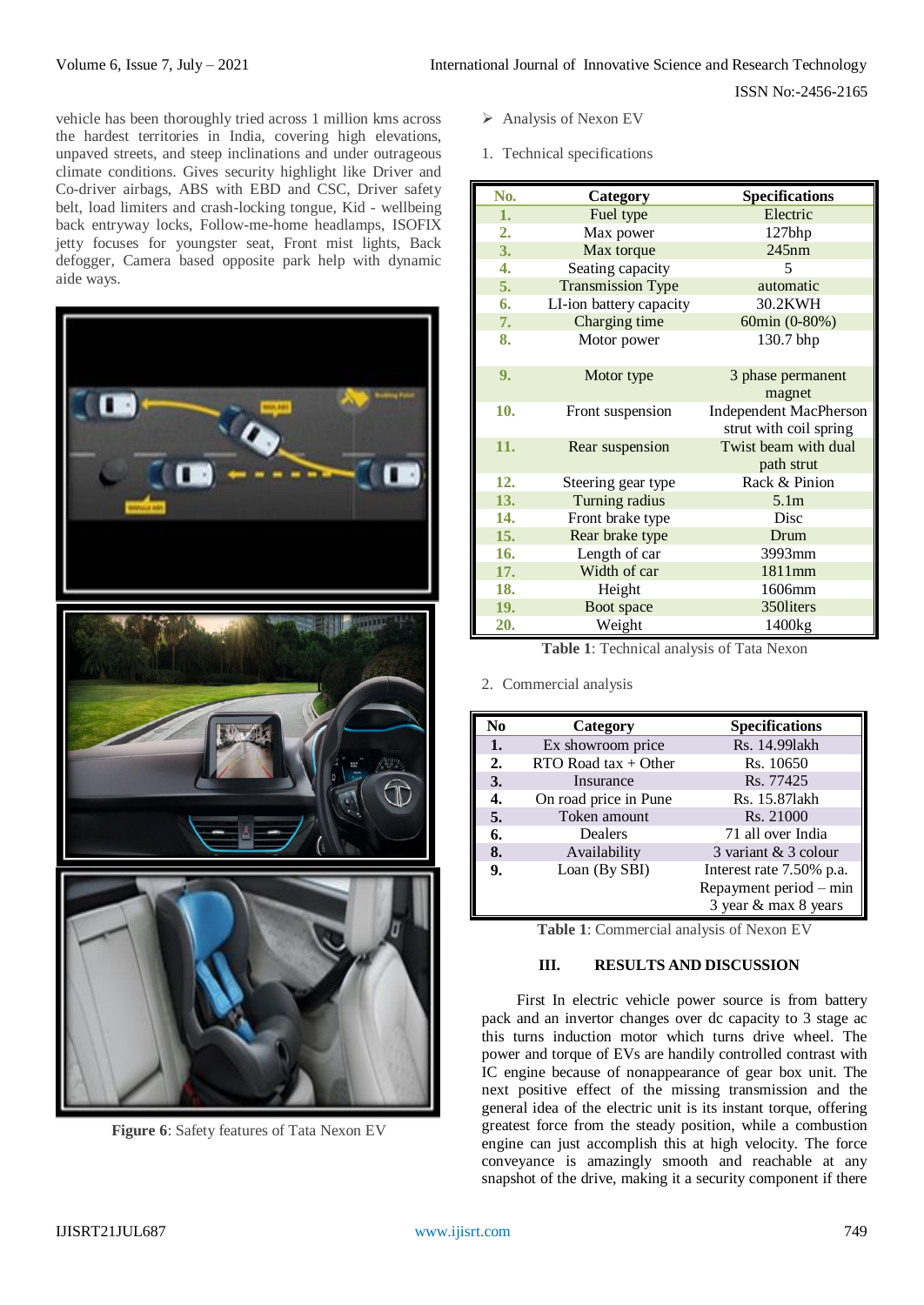should arise an occurrence of conceivable quick reaction required in rush hour gridlock circumstances, like overtaking.

The clearest benefit of any electric vehicle over combustion engine vehicle is its zero tail pipe outflows, which is an irrefutable truth. Expanded utilization of electric vehicle would lessen the measure of exhaust cloud shaping poisons created by vehicles which runs on ordinary fuel. Contrast with diesel vehicle EV require less support on the grounds that there are just around 20 moving parts in electric motor contrast and almost 2000 in IC Engine so will require lot less maintenance additionally you will not require a check-up or oil change like IC Engine.

1. Comparison between Nexon EV & Nexon diesel of same feature

| Points                           | Nexon EV EZ Plus   | Nexon XZA plus     |  |  |
|----------------------------------|--------------------|--------------------|--|--|
| On road price                    | Rs. 15.87 lakh     | Rs. 15.36 lakh     |  |  |
| Fuel type                        | Electric           | Diesel             |  |  |
| Max power                        | $127$ bhp          | 108.5bhp           |  |  |
| Vehicle stability control system | Yes                | N <sub>0</sub>     |  |  |
| Leather seats                    | Yes                | No                 |  |  |
| Emission                         | <b>ZEV</b>         | BS VI              |  |  |
| Max torque                       | $245$ nm           | 260nm              |  |  |
| No. of airbags                   |                    | ◠                  |  |  |
| Available colours                | 3                  | 6                  |  |  |
| Charge per km                    | Comparatively more | Comparatively less |  |  |

## **Table 3**: Comparison Nexon EV vs. Nexon diesel

2. Comparison of Nexon EV with competitors-



**Figure 7**: Comparison of range of EVs

## 3. Technical comparison of EVs

| Vehicle               | <b>Battery</b><br>kWh | Range<br>km | <b>Charging (AC)</b><br>time hr. | <b>Torque</b><br>Nm | <b>Power</b><br><b>Nm</b> | $0-100$ kmph time<br><b>sec</b> |
|-----------------------|-----------------------|-------------|----------------------------------|---------------------|---------------------------|---------------------------------|
| <b>Tata Nexon EV</b>  | 30.2                  | 312         |                                  | 245                 | ררו<br>$\sim$ $\sim$      | 9.9                             |
| Hyundai Kona electric | 39.2                  | 452         |                                  | 395                 | 134                       | 9.7                             |
| <b>MG ZS EV</b>       | 44.5                  | 340         |                                  | 353                 | 141                       | 8.5                             |

**Table 4**: Technical comparison of EVs

The table given underneath demonstrates why Tata Nexon is best among other contender electric vehicles in India.

| Vehicles              | Range in km/Lakh | <b>Battery capacity in kWh/Lakh</b> |  |  |
|-----------------------|------------------|-------------------------------------|--|--|
| <b>Tata Nexon EV</b>  | 22.3             | 2.16                                |  |  |
| Hyundai Kona electric | 19.06            | .87                                 |  |  |
| <b>MG ZS EV</b>       | 16.28            | .87                                 |  |  |

**Table 5**: Range & Battery capacity per lakh